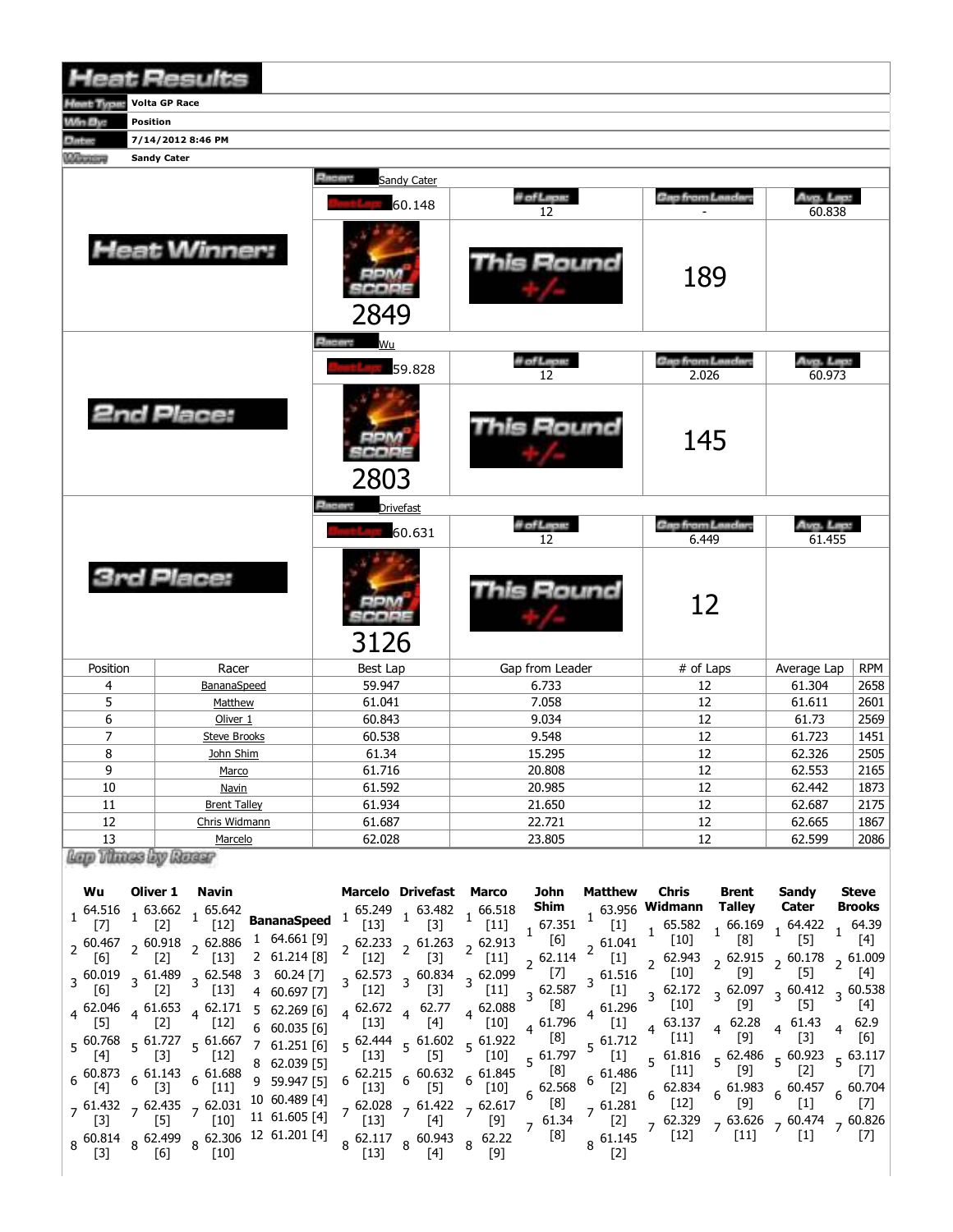|                                                                                                                                                                                                                                                                                                                                                                                                                                                                                                                                                                                               |  |  |  | John Chris                                                                                                                                                                                                                          | <b>Brent Sandy Steve</b> |  |
|-----------------------------------------------------------------------------------------------------------------------------------------------------------------------------------------------------------------------------------------------------------------------------------------------------------------------------------------------------------------------------------------------------------------------------------------------------------------------------------------------------------------------------------------------------------------------------------------------|--|--|--|-------------------------------------------------------------------------------------------------------------------------------------------------------------------------------------------------------------------------------------|--------------------------|--|
| Wu Oliver 1 Navin<br>9 <sup>60.681</sup> 9 <sup>61.164</sup> 9 <sup>62.262</sup><br>[10] <sup>61</sup> [6]<br>$10\,\begin{array}{l}\text{60.338}\\\text{[2]}\\\text{10}\end{array} 10\,\begin{array}{l}\text{62.149}\\\text{[6]}\\\text{10}\end{array} 10\,\begin{array}{l}\text{61.592}\\\text{[10]}\\\end{array}$<br>$11 \begin{array}{c} 59.891 \\ [2] \end{array} \begin{array}{c} 11 \end{array} \begin{array}{c} 60.843 \\ [6] \end{array} \begin{array}{c} 11 \end{array} \begin{array}{c} 62.289 \\ [10] \end{array}$<br>12 59.828    12 61.073    12 62.224<br>[2]    12 [6] 12 [10] |  |  |  | Marcelo Drivefast Marco Shim Widmann Talley Cater Brooks<br>9 63.275 9 60.631 9 62.267 8 61.767 Matthew Widmann Talley Cater Brooks<br>9 63.275 9 60.631 9 62.267 8 61.767 Matthew Widmann Talley Cater Brooks<br>9 63.275 9 60.631 |                          |  |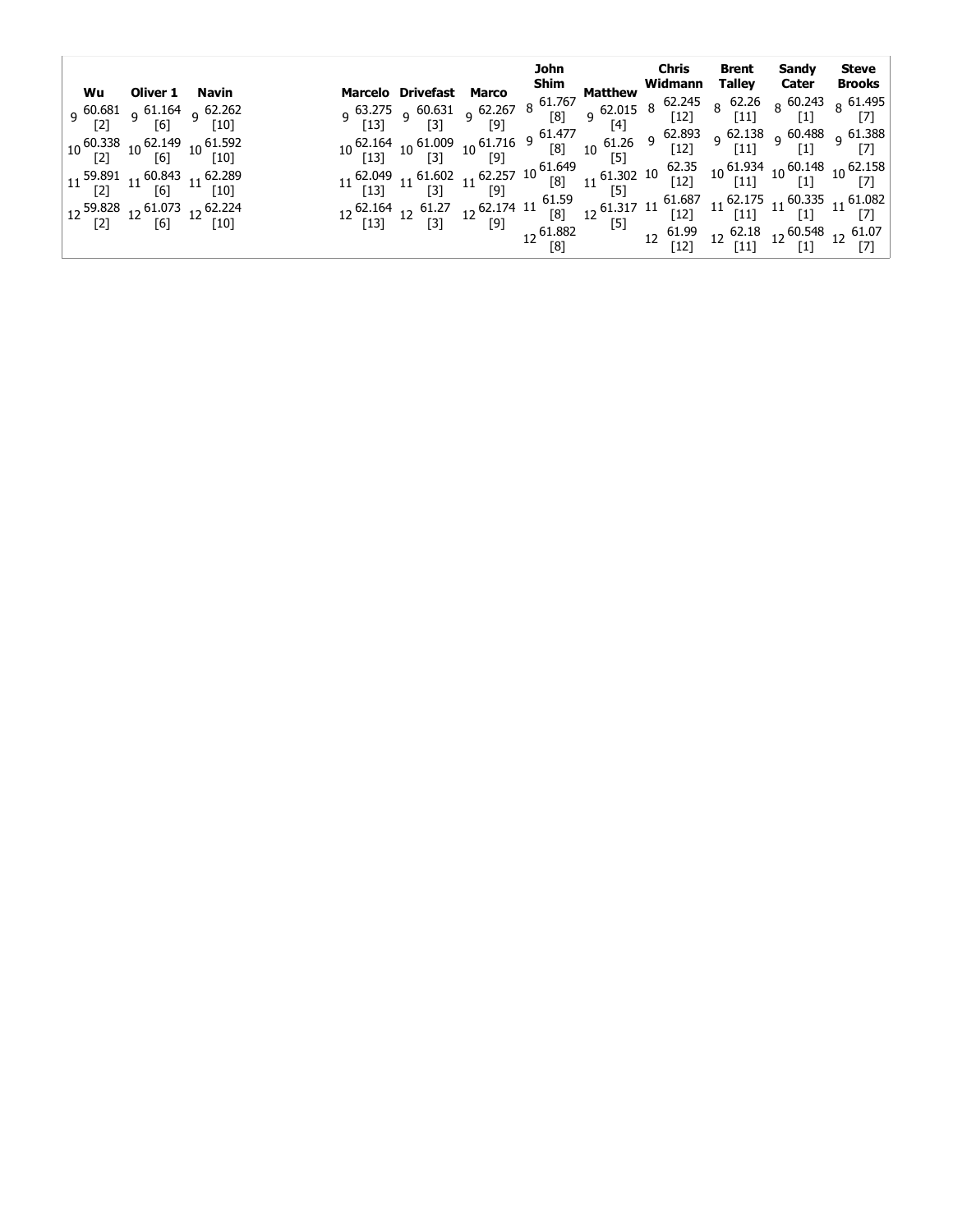|                    | <b>Heat Results</b>    |                                    |                   |                                  |                     |            |
|--------------------|------------------------|------------------------------------|-------------------|----------------------------------|---------------------|------------|
| Month Toyott       | <b>Volta GP Race</b>   |                                    |                   |                                  |                     |            |
| Win By:            | Position               |                                    |                   |                                  |                     |            |
| <b>Africa</b>      | 7/14/2012 8:21 PM      |                                    |                   |                                  |                     |            |
| <b>Marriage</b>    | Gits                   |                                    |                   |                                  |                     |            |
|                    |                        | <b>Elistan</b><br>Gits             |                   |                                  |                     |            |
|                    |                        | 59.933                             | il of Lapus<br>12 | <b>Gao from Landar</b>           | Avg. Lap.<br>60.836 |            |
|                    | <b>Heat Winner:</b>    | 2376                               | Round             | 43                               |                     |            |
|                    |                        | <b>Elizabeth</b><br>Mike Woodworth |                   |                                  |                     |            |
|                    |                        | 61.23                              | il of Lapus<br>12 | <b>Cap from Landar</b><br>14.748 | Avg. Lep.<br>62.122 |            |
|                    | 2nd Place:             | 1231                               | This Round        | 122                              |                     |            |
|                    |                        | <b>Silvian</b><br>Rio              |                   |                                  |                     |            |
|                    |                        | 61.035                             | il of Lapus<br>12 | Gap from Landar.<br>17.813       | Avg. Lep.<br>62.21  |            |
|                    | <b>3rd Place:</b>      | 1411                               | This Round        | 95                               |                     |            |
| Position           | Racer                  | <b>Best Lap</b>                    | Gap from Leader   | # of Laps                        | Average Lap         | <b>RPM</b> |
| 4                  | Packy                  | 61.191                             | 21.703            | 12                               | 62.575              | 1543       |
| 5                  | John Labay             | 61.672                             | 21.834            | 12                               | 62.769              | 1283       |
| 6                  | <b>Richard Talbert</b> | 61.586                             | 25.056            | 12                               | 62.863              | 1197       |
| $\overline{7}$     | <b>Steve</b>           | 59.605                             | 25.271            | 12                               | 63.151              | 1600       |
| $\overline{\bf 8}$ | <u>Ary</u>             | 61.939                             | 26.359            | $12\,$                           | 63.071              | 1573       |
| 9                  | Necrossin              | 61.781                             | 32.526            | $12\,$                           | 63.577              | 1672       |
| $10\,$             | Alex                   | 63.346                             | 43.647            | $12\,$                           | 64.316              | 884        |
| $11\,$             | Chris Haug             | 62.541                             | 43.758            | 12                               | 64.624              | 1219       |
| $12\,$             | Rome                   | 63.195                             | 43.849            | $12\,$                           | 64.326              | 1079       |
| 13                 | Michael Kelley         | 62.509                             | $1\mathsf{L}$     | $11\,$                           | 67.874              | 1099       |
|                    | Lap Vines by Rass      |                                    |                   |                                  |                     |            |

| Alex<br>$1^{67.651}$<br>$[10]$<br>$2^{64.01}$<br>[11]<br>$3^{64.976}$<br>$[10]$<br>$4^{63.917}$<br>[9]<br>$5^{64.693}$<br>$6^{64.034}$<br>[9]<br>$[10]$ | Ary<br>69.298<br>[8]<br>$2\frac{62.248}{57}$<br>$[7]$<br>$3^{63.036}$<br>$[7]$<br>$4^{62.375}$<br>$[7]$<br>$5^{62.126}$<br>$[7]$<br>$6\frac{62.194}{1}$<br>$[7]$<br>$7\frac{63.944}{103}$ 7 63.465<br>[8] | Gits<br>, 66.658<br>$[3]$<br>$2^{60.893}$<br>$[2]$<br>$3\frac{61.533}{1}$<br>$[2]$<br>$4^{60.343}$<br>$[1]$<br>$5^{60.087}$<br>$[1]$<br>$6\frac{59.933}{513}$<br>$[1]$<br>$7\frac{60.073}{ }$<br>$[1]$ | Michael<br>Kelley<br>75.722<br>$[13]$<br><sub>2</sub> 62.509<br>$[13]$<br>$3^{64.039}$<br>$[13]$<br>64.723<br>$\overline{a}$<br>$[12]$<br>$5^{64.105}$<br>$[11]$<br>64.343<br>6<br>$[12]$<br>64.2<br>[13] | Chris<br>Haug<br>72.909<br>$[12]$<br>62.541<br>$[12]$<br>$3\,65.044$<br>$[12]$<br>64.015<br>$[11]$<br>$5\frac{64.377}{5}$<br>$[10]$<br>64.39<br>6<br>$[11]$<br>7 63.692<br>$[11]$ | Rjo<br>166.763<br>[6]<br>$2^{63.086}$<br>[8]<br>$3\frac{63.095}{100}$<br>[8]<br>$4\frac{61.332}{163}$<br>[6]<br>$5\frac{61.217}{5}$<br>[6]<br>61.035<br>6<br>[4]<br>, 61.694<br>[4] | John<br>Labay<br>67.889<br>$[2]$<br>$2^{62.212}$<br>$[3]$<br>$3^{61.672}$<br>$[3]$<br>4 61.764<br>$[3]$<br>$5^{61.906}$<br>$[3]$<br>62.054<br>6<br>[3]<br>$7\frac{62.119}{521}$<br>$\lceil 3 \rceil$ | Mike<br>Woodworth<br>65.342<br>$[1]$<br>61.834<br>$\overline{2}$<br>$[1]$<br>62.111<br>$\overline{\mathbf{3}}$<br>$[1]$<br>62.096<br>$[2]$<br>$61.23$ [2]<br>5<br>61.913<br>6<br>$[2]$<br>62.136<br>$\overline{7}$<br>$[2]$ | $\overline{4}$<br>5 <sup>1</sup><br>6<br>$\overline{z}$ | Necrossin<br>67.66<br>[4]<br>62.328<br>$[4]$<br>3 61.781<br>[4]<br>62.339<br>$[4]$<br>62.14<br>$[4]$<br>63.845<br>[5]<br>63.013<br>$[5]$ | <b>Steve</b><br>,70.607<br>$[7]$<br>$2\frac{61.649}{5}$<br>$[5]$<br>$3\frac{61.739}{5}$<br>$[5]$<br>4 76.822<br>$[13]$<br>$5\text{ }63.87$<br>$[13]$<br>60<br>6<br>$[13]$<br>$_7$ 62.803<br>[9] | Packy<br>$1^{66.818}$<br>$[5]$<br>$2\frac{62.604}{5}$<br>[6]<br>$3^{62.166}$<br>[6]<br>$\frac{4}{4}$ 61.916<br>$[5]$<br>$5^{61.812}$<br>$[5]$<br>63.765<br>$6^{\circ}$<br>[6]<br>[6] | Rome<br>$\frac{1}{1}$ 67.753<br>$[11]$<br>$4\quad 2\quad 63.788$<br>$\lceil 10 \rceil$<br>$3\frac{65.169}{1}$<br>$[11]$<br>$4\frac{63.846}{ }$<br>$[10]$<br>$5\frac{65.62}{ }$<br>$[12]$<br>$6^{63.206}$<br>$[10]$<br>$7^{63.062}$ $7^{64.169}$<br>$[12]$ | <b>Richard</b><br><b>Talbert</b><br>68.178<br>[9]<br>$2\frac{63.015}{52}$<br>[9]<br>$3\frac{62.813}{10}$<br>[9]<br>$4^{61.821}$<br>[8]<br>562.186<br>[8]<br>62.15<br>[8]<br>$7\,62.167$ |
|---------------------------------------------------------------------------------------------------------------------------------------------------------|-----------------------------------------------------------------------------------------------------------------------------------------------------------------------------------------------------------|--------------------------------------------------------------------------------------------------------------------------------------------------------------------------------------------------------|-----------------------------------------------------------------------------------------------------------------------------------------------------------------------------------------------------------|-----------------------------------------------------------------------------------------------------------------------------------------------------------------------------------|-------------------------------------------------------------------------------------------------------------------------------------------------------------------------------------|------------------------------------------------------------------------------------------------------------------------------------------------------------------------------------------------------|-----------------------------------------------------------------------------------------------------------------------------------------------------------------------------------------------------------------------------|---------------------------------------------------------|------------------------------------------------------------------------------------------------------------------------------------------|-------------------------------------------------------------------------------------------------------------------------------------------------------------------------------------------------|--------------------------------------------------------------------------------------------------------------------------------------------------------------------------------------|-----------------------------------------------------------------------------------------------------------------------------------------------------------------------------------------------------------------------------------------------------------|-----------------------------------------------------------------------------------------------------------------------------------------------------------------------------------------|
|                                                                                                                                                         |                                                                                                                                                                                                           |                                                                                                                                                                                                        |                                                                                                                                                                                                           |                                                                                                                                                                                   |                                                                                                                                                                                     |                                                                                                                                                                                                      |                                                                                                                                                                                                                             |                                                         |                                                                                                                                          |                                                                                                                                                                                                 |                                                                                                                                                                                      |                                                                                                                                                                                                                                                           |                                                                                                                                                                                         |